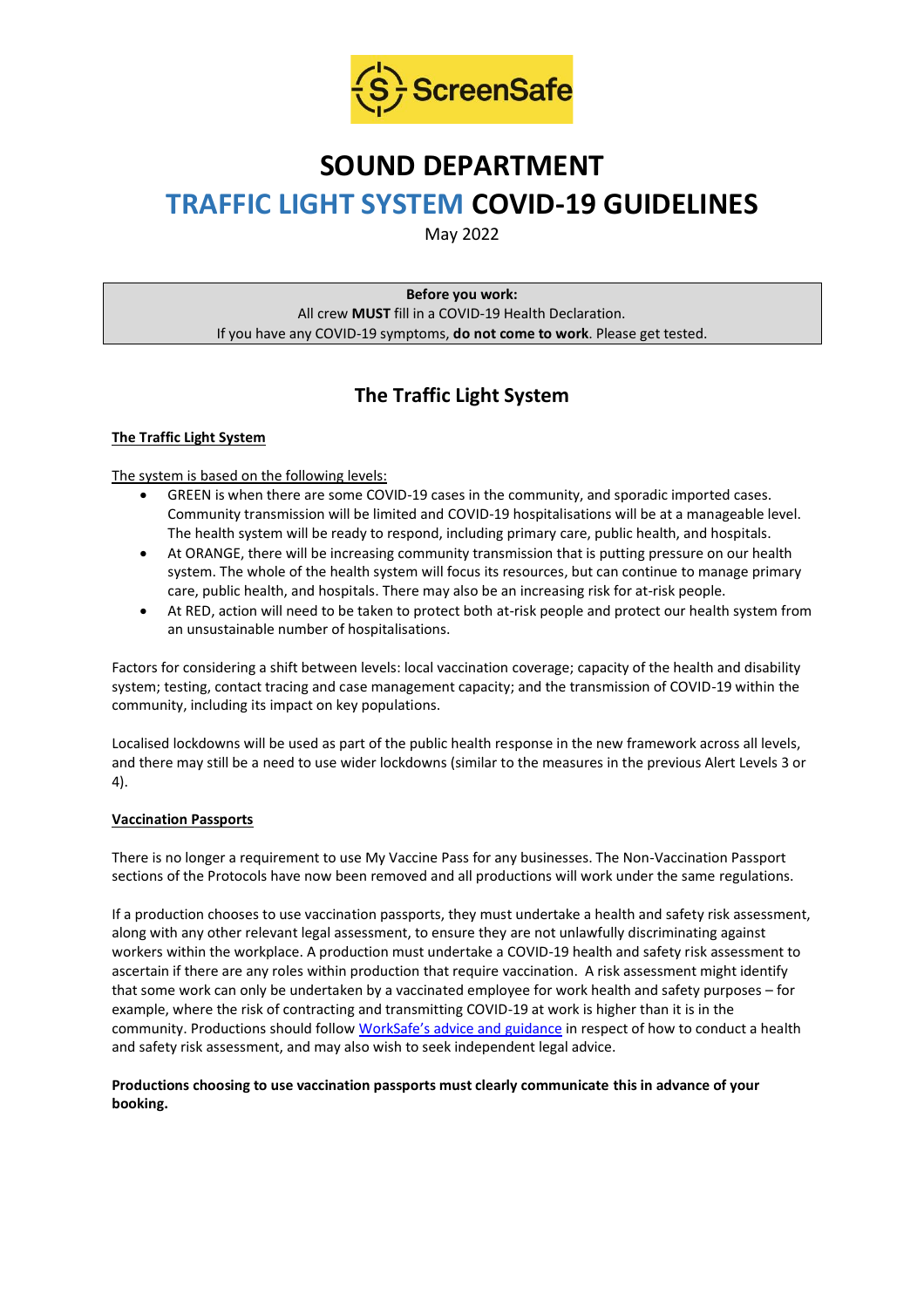|                                         | <b>RED</b>                    | <b>ORANGE</b>                | <b>GREEN</b>               |
|-----------------------------------------|-------------------------------|------------------------------|----------------------------|
| Expected                                | All scale productions,        | All scale productions,       | No restrictions on         |
| productions                             | provided they can work        | provided they can work       | production.                |
|                                         | with minimum 1m physical      | with a recommended 1m        |                            |
|                                         | distancing requirements       | physical distancing          |                            |
|                                         | and strict guidelines in      | requirement and              |                            |
|                                         | regards to Close Proximity    | appropriate guidelines in    |                            |
|                                         | work.                         | regards to Close Proximity   |                            |
|                                         |                               | work.                        |                            |
| Crew                                    | Crew to work from home        | Production should facilitate | No restrictions.           |
|                                         | where possible.               | crew working from home if    |                            |
|                                         |                               | appropriate.                 |                            |
|                                         | Day players, casuals and      |                              |                            |
|                                         | extras need stringent         |                              |                            |
|                                         | screening.                    |                              |                            |
| Physical                                | Minimum 1m                    | Recommended 1m               | No restrictions.           |
| Distancing                              |                               |                              |                            |
| Personal                                | Face coverings are strongly   | Face coverings are strongly  | PPE must be available for  |
| Protective                              | recommended.                  | recommended.                 | those who wish to (or who  |
| Equipment                               |                               |                              | are requested to) use it.  |
|                                         | Face coverings mandatory      | Face coverings are           |                            |
|                                         | on flights, public transport, | mandatory on flights,        | Face coverings are         |
|                                         | taxis, retail, public venues, | public transport, taxis,     | mandatory on flights.      |
|                                         | recommended whenever          | retail and public venues.    |                            |
|                                         | leaving the house.            |                              |                            |
| <b>Close Proximity</b>                  | Close Proximity work can      | Close Proximity work can     | No restrictions.           |
| <b>Work</b>                             | be undertaken with strict     | be undertaken with           |                            |
|                                         | PPE & hygiene measures in     | appropriate and agreed       | Vigorous hygiene standards |
| Make Up<br>$\qquad \qquad \blacksquare$ | place.                        | PPE & hygiene measures in    | to be maintained.          |
| Costume                                 |                               | place.                       |                            |
| <b>Stunts</b>                           | Please refer to the Close     |                              | Crew may be asked to wear  |
| <b>Close Actor</b>                      | Proximity guidelines.         | Please refer to the Close    | PPE.                       |
| Interaction                             |                               | Proximity guidelines.        |                            |
| Surveillance                            | Surveillance testing is       | Surveillance testing should  | Some productions may       |
| <b>Testing</b>                          | highly recommended.           | be considered.               | wish to utilise regular    |
|                                         |                               |                              | surveillance testing.      |
| Food / Catering                         | Contactless service only.     | Contactless service is       | General food hygiene       |
|                                         |                               | recommended.                 | standards are adhered to.  |
|                                         | Unit/Craft Services should    |                              |                            |
|                                         | be "café-style". Or           | Unit/Craft Services should   | Hand washing, sanitiser    |
|                                         | individual snack packages     | be "café-style". Or          | stations available in all  |
|                                         | can be prepared and           | individual snack packages    | eating areas.              |
|                                         | handed out.                   | can be prepared and          |                            |
|                                         |                               | handed out.                  |                            |

# **QUICK GUIDE TO THE TRAFFIC LIGHT LEVELS**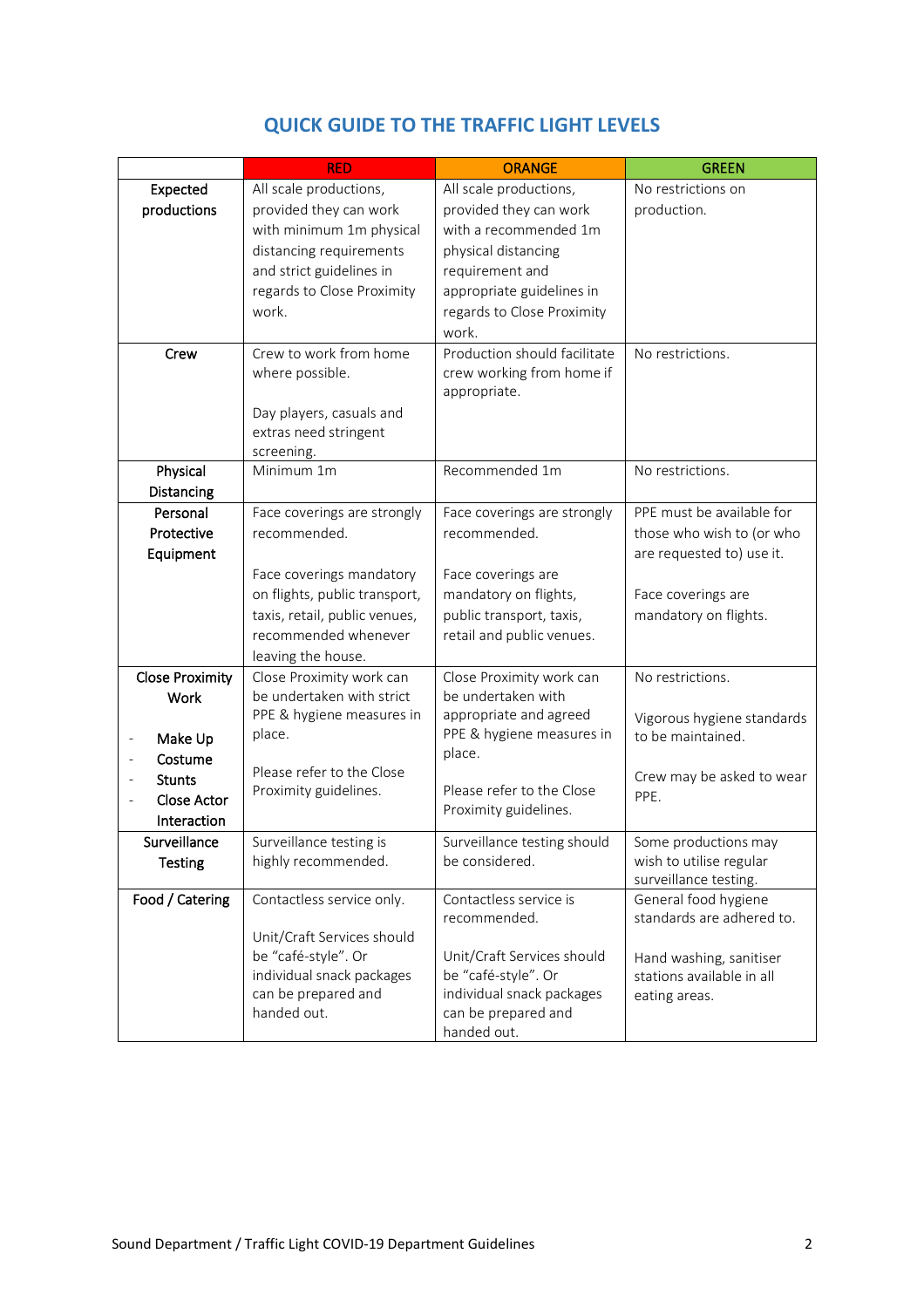# **DEPARTMENT SPECIFIC GUIDANCE – SOUND DEPARTMENT**

**Sound Department crew must be aware of and trained to work under the specific Traffic Light settings prior to commencing work, including the correct use of PPE and physical distancing requirements.**

**The below is a guide only and should be applied appropriate to the relevant regional Traffic Light Setting. The higher the Traffic Light level, the stricter adherence. Please consult with your H&S officer if you have any questions or concerns.**

#### **Introduction to Department undertakings:**

- Pre-Production tasks remote (home)
- Pre-Production tasks on site / in production office
- Management/coordination of Sound team
- Liaison with Post-Production and on-set departments in regards to technical requirements
- On-Set operation and troubleshooting as required

#### **Department Bubbles**

- Off Set Sound Department bubble (remote preparation).
- Off Set Sound Department bubble (production office)
- On Set Sound Department bubble (Unit/Tech base AND on Set)
- On Set Department HODs/Department Liaison bubble

#### **Contact Tracing:**

- Productions are encouraged to have contact tracing of some sort in place to prevent a wider production outbreak, but it is no longer a Government requirement.
- All crew or approved site visitors must sign a COVID-19 Declaration before starting work or visiting a work site
- If using vaccination passports, production to ensure anyone entering a controlled worksite has a valid and current vaccination passport.
- All entry and exit points should be controlled and monitored.
- All workers should keep a log of non-worksite locations (i.e. stores, etc.) and interactions (meeting suppliers, location owners, etc.) they have during working hours.
- All workers are recommended to keep note of their interactions outside of work hours (whilst on a iob).

#### **Personal Hygiene Requirements and Measures**

- Any worker who feels unwell must not come to work, if unwell at work they must go home.
- If a worker displays any of the symptoms of COVID-19, please call Healthline immediately (0800 358 5453) or your doctor. Production and the Health & Safety Departments must also be notified. And all close contact workers to be identified.
- If a person or persons are confirmed or probable cases of COVID-19, site closure(s) should be considered. This decision should be made on the advice of a public health officials based on information on the extent of the exposure.
- Please wash/sanitise your hands upon arrival at a work site.
- A strict personal hygiene & hand washing/sanitising regime must be observed in line with the ScreenSafe and Ministry of Health guidelines.
- Personal work stations to be cleaned/sanitised each day.
- In accordance with Ministry of Health guidelines, PPE (gloves and masks) should be available.
- Within all Traffic Light Settings, face coverings are strongly recommended. And it would be expected that most productions will require them as part of their H&S plan.
- If you choose to wear PPE, the type is up to you and should be based on the level of risk for your business or service, the working proximity, the physical work area, and the length of time people are together.
- Work should only be completed within one metre if it can't otherwise be achieved. The time spent in Close Proximity needs to be kept to a minimum.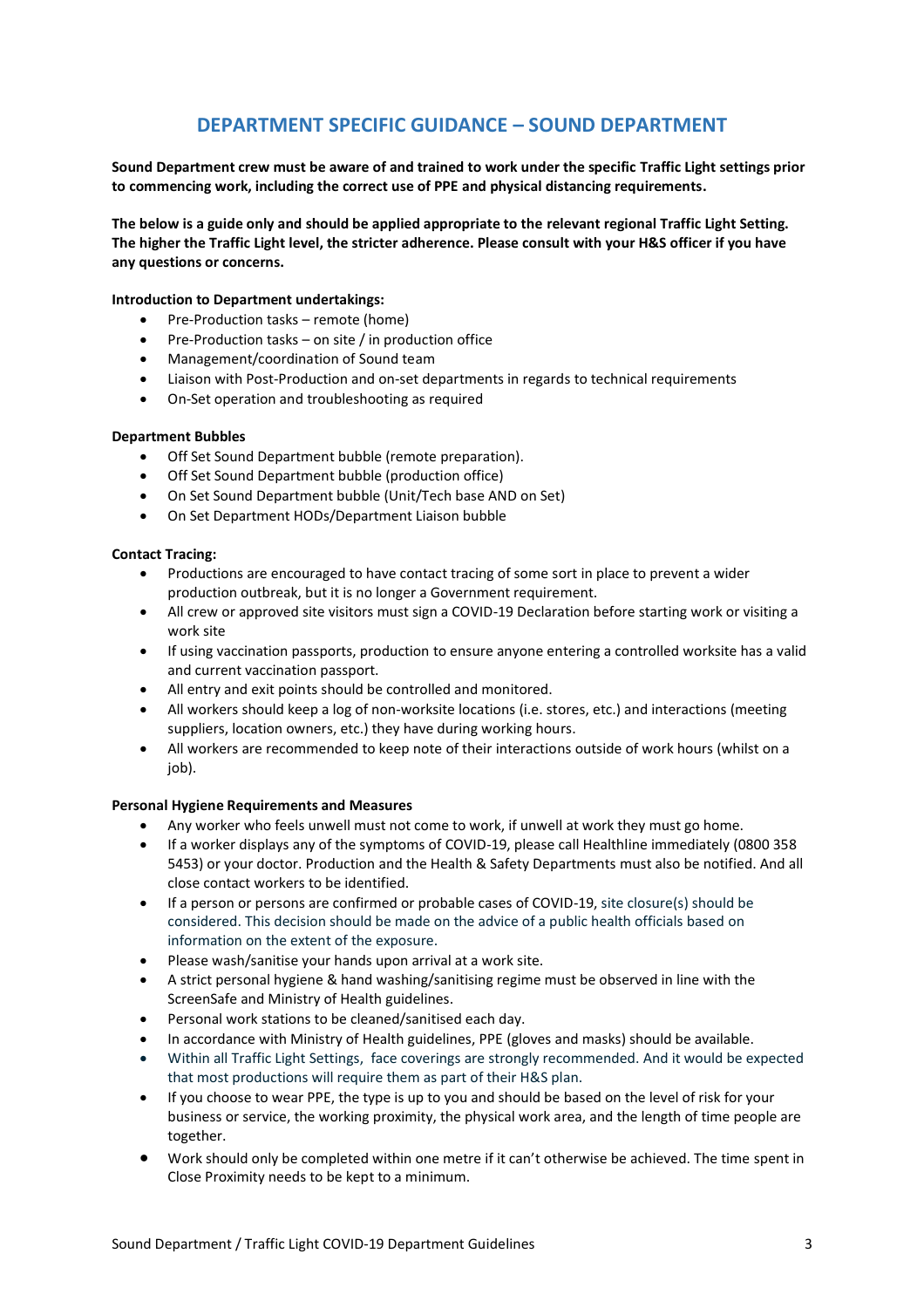# **Work Space Hygiene**

# **On and off set**

- Hand sanitising stations and PPE (gloves, masks) should be readily available at production office/location/studio and outside of communal facilities (ie. Portaloos).
- Laptop/screen/equipment cleaning products should be readily available at production office/location/studio.
- Make sure sound crew are trained in appropriate equipment cleaning/sanitising, particularly for delicate electrical equipment.
- Personal kit/equipment/laptops to be used only by one person.
- Sound equipment to be sanitised at the end of each day. For larger productions, consider a designated sound crew member who is dedicated to maintaining high hygiene practices for all equipment.
- Regular aeration of any office space, open windows when possible. Avoid recycling air.
- Air conditioning should be run on fresh air setting, not on recirculate.
- Sanitise surfaces & mop floors at the end of each day where required.
- No visitors to site. Only workers involved in the project to enter any locations or work sites.

# **Kitchen & Catering**

- Stagger lunch where possible and apply physical distancing measures.
- Depending on the current level, consider no open snacks, fruit or shared food.
- Consider lunch box style lunches to be prepared, or where appropriate, subsidy for workers who are required to bring own lunch.
- All communal cutlery & crockery must be sterilised in dishwasher. Compostable cutlery & crockery to be used if sterilisation is not possible.
- Communal kitchen items to be sanitised before & after use.

# **Toilets, Showers & Drying Rooms**

- Physical distancing rules also apply to the use of shared facilities, including toilets, shower and drying rooms.
- Sanitising stations on location available outside of communal facilities (i.e. portaloos).
- If numbers require then add additional toilet facilities, i.e. portaloos
- Hygiene posters and signage should be clearly visible in shared spaces like kitchens, toilets, entrances and exits, etc.

# **Interaction with Other Departments, Suppliers, Cast & Extras**

- **Gear Prep**
	- All suppliers should have their own policy and plan for dealing with the COVID-19 pandemic including contact tracing and the cleaning/sanitising of all equipment. Please notify production if you have concerns.
	- Rental houses should have the gear in a prep bay cleaned and ready for pickup or testing, as well as adequate procedures for handling equipment handovers.
	- Rental houses should have equipment and hand sanitiser readily available.
	- Rental houses should have strict contact tracing procedures in place, i.e. a sign in/out system in place, etc.
	- All equipment hand-overs should be contactless.
	- Consider working with the Costume department to pre- rig microphones in optimum positions in costumes to avoid microphone being affixed to actor, or requiring further adjustment when artist is in costume. This may require costume decisions to be taken earlier and may need testing during preproduction. Consider shooting costume camera tests with sound.
	- Sound department to consult with VFX supervisor to investigate if microphones can be mounted external to costumes and digitally removed.

### **Meetings**

- Sound or inter-departmental meetings to be remote or on digital platforms as far as practicable. Or hold meetings in open areas wherever possible.
- PPE should be available for essential inter-departmental meetings.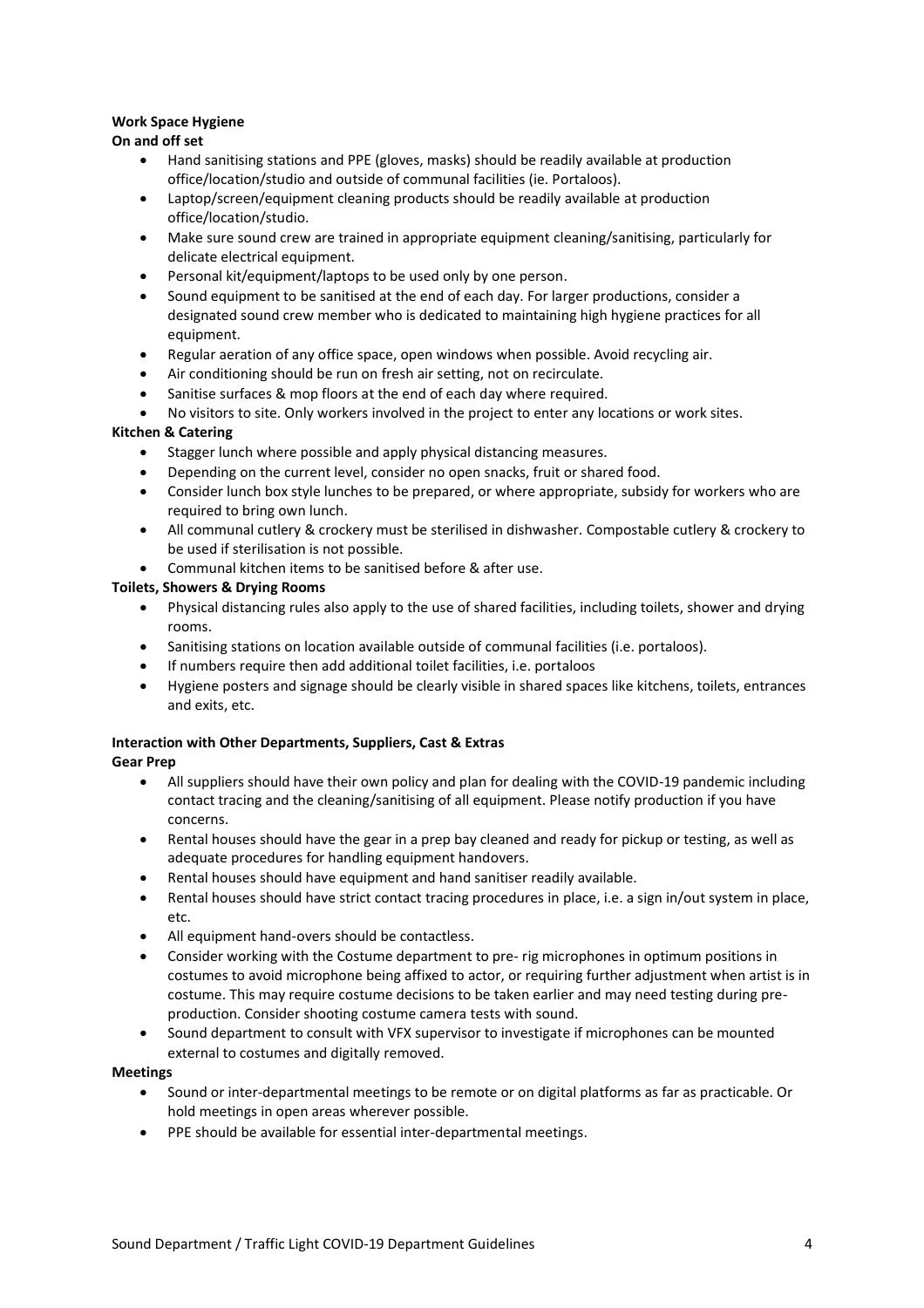- Physical production meetings to be carried out with physical distancing appropriate to the current Traffic Light level. If possible, particularly if in a confined space, a 10 person limit is recommended. Use of a face covering is strongly recommended.
- Reduce physical interaction with other departments as far as reasonably practicable.
- Interactions with other crew, cast and public must be as per physical distancing protocols.
- Main Unit, 2<sup>nd</sup> Unit and Splinter Unit to be treated as completely different units with limited physical interactions.
- Reduce physical interaction with other departments as far as reasonably practicable.
- Interactions with other crew, cast and public must be as per physical distancing protocols.

#### **Travel**

- Ride-sharing is not recommended unless you are already in a small and regular work bubble and if physical distancing is maintained. Use of a face covering is strongly recommended.
- Crew who travel together should always be part of the same work bubble.
- No recycling air, clean air fan inlet only, open windows where possible.
- Shared vehicles should not be used outside work.

### **Set Protocol**

- Sets should be treated as closed sets, with essential crew on set only.
- A 1 meter distance to cast and other crew (DOP, camera team, etc.) must be adhered to.
- To avoid on-set congestions, liaise with  $1<sup>st</sup>$  AD for appropriate times to fit/adjust radio mics, etc.
- The Sound Mixer does not need to be on set but could be provided with suitable isolated area. On location this may be a separate room.
- For any sequences in moving vehicles sound mixer should be in separate vehicle.
- Discuss supplying a separate small speaker set up for use by the Director or 1st AD to communicate with the cast or off-set crew using separate microphones.
- Whenever practicable, only the camera department will plug cables and equipment into the camera. Please liaise with them to ensure contactless work.
- Allow other departments time and space to complete their work.
- For enclosed shooting sets, please ensure regular aeration, open windows when possible. It is recommend that crew are allowed time during the day to get fresh air.
- A designated radio mic fitting area (possibly with workspace for equipment sanitation) may be required away from set or the costume fitting area. Please discuss with production/locations/costume departments.

# **Equipment & Kit**

- All kit must be cleaned/sanitised between locations and at the end of each day.
- All radio mics must be cleaned between cast and at the end of each day.
- It is advisable that radio mics are designated to specific cast members whenever possible.
- Headphones should be designated individual crew members and sanitised at the end of each day.
- Avoid double handling of consumables like batteries. Consumables should be sanitised before handling. Consider assigning multiple transmitters to cast to avoid battery changes.
- Hands to be washed/sanitised regularly
- Consider a tag system for identifying cleaned equipment to save time.
- Everything should live cleaned in a case. Assume cases/handles are always exposed and require hand washing after handling.
- It is recommended that, whenever practicable, cast (or a crew member already in the cast's Close Proximity Bubble, i.e. their Make Up Artist or Costume Standby) fit their own radio mics. When this is not possible, a Close Proximity Bubble should be considered and discussed with Production. See below section.

### **Sound Cards & Rushes Procedures**

- Sound cards should be handed over in transit cases that are sanitised before handover and Cards should be sanitised before return.
- Appropriate Rushes Drives handling procedure to be developed by each production/ post-production to ensure safety of anyone handling cards and of the rushes themselves.
- Production should consider sending a single Rushes Drive with all data rather than sending multiple camera cards and a sound card to post.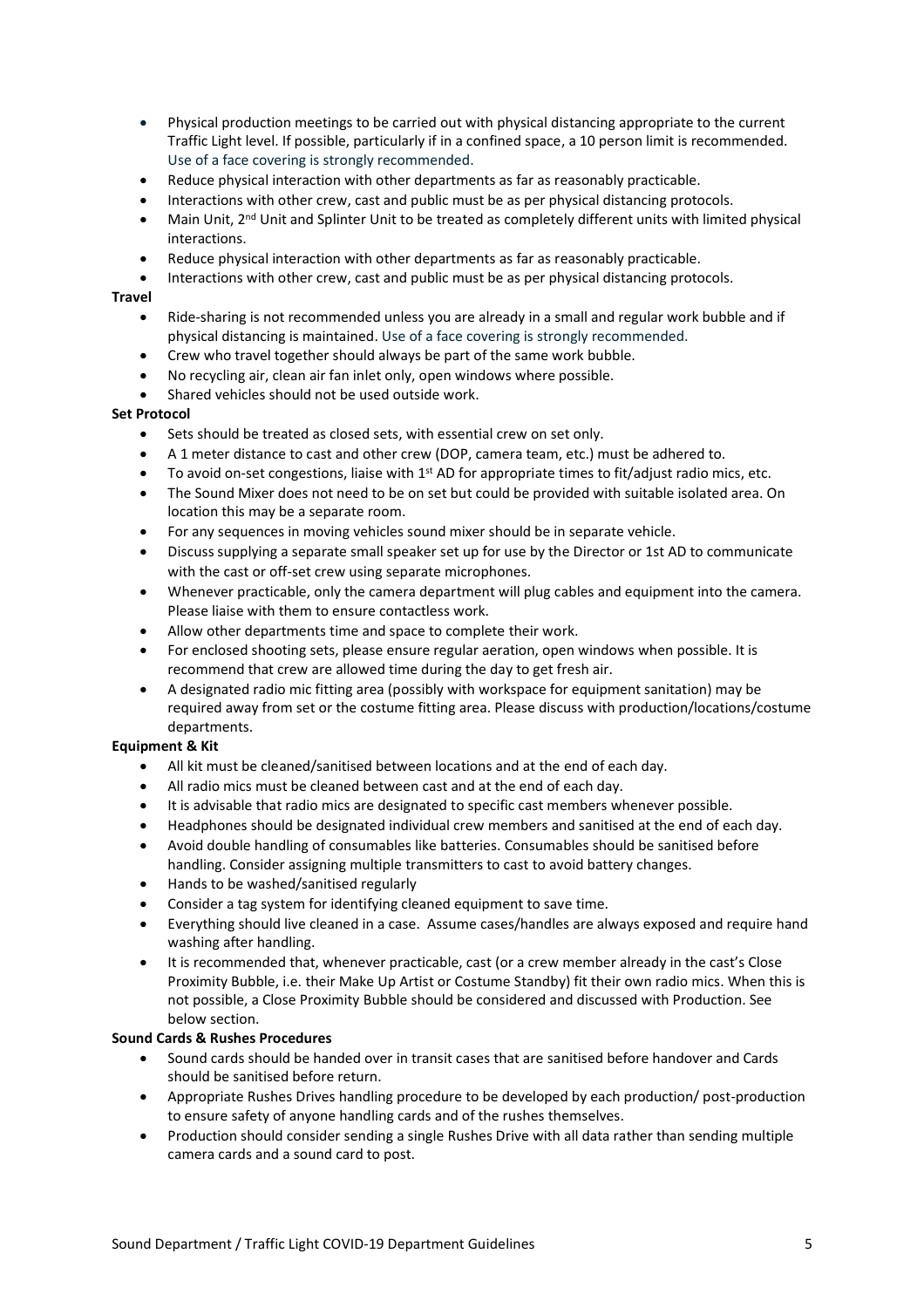### **Cast**

- COVID-19 information to be distributed to cast prior to their arrival on set.
- All cast must fill in a COVID-19 Health Declaration prior to work.
- Face masks/coverings and PPE shall be made available to all cast.
- Cast may be asked to use a face covering whenever practicable. Some productions may require this as part of their H&S plan.
- All cast to wash/sanitise hands on arrival at location/studio
- A COVID-19 induction and health check on arrival by a competent person, i.e., registered nurse, paramedic or the safety officer.
- Whenever possible, a specific cast area must be set up with physical distancing observed.
- Whenever possible, one AD should be assigned to key cast and another AD assigned to extras/stunts/additional cast.
- Personal bags or items should be left in the cast/costume/make up area.
- Each cast member may want a water proof wet bags for their personal items to travel to set. Only 3rd AD or cast to carry this, and only cast member is to put things in & take things out.
- No phones on set, no one else to handle cast personal belongings.
- Disposable Cast water bottles are recommended. Cast to handle their own food no double handling.
- ADs to sign in/out cast at the start and end of the working day. Contactless is preferred so you should consider using electronic systems if practicable.

### **Close Proximity Bubbles**

*Close proximity tasks (0-1metre) introduces a higher risk and PCBU's must eliminate or minimize this increased risk by applying the appropriate control measures.* 

- Close contact scenes with less than a metre physical distance (a Close Proximity Environment) must only be done after thorough discussion and mutual agreements with producer, Cast/Agent and other affected departments (H&S, Make Up, etc.).
- *For specific guidance around intimacy scenes (kissing, etc.) please discuss well in advance with your Health & Safety Officer.*
- For some productions longer-term Close Proximity Bubbles might be created to avoid contact with other bubbles (i.e. key Cast, their Make Up Artist, Costume Standby and/or PA/Driver).
- Communication must be clear about who is in the Close Proximity Bubble.
- The Close Proximity Bubble size must be kept to minimum, ideally less than 3. No more than 10 people.
- Time spent in Close Proximity should be limited to the absolute minimum necessary time.
- While in a Close Proximity Bubble, contact with other bubbles should be kept to an absolute minimum. The crew member should also consider the extent and impact this may have on their family and social life.
- Cast's individual comfort levels must be taken into account and there must be no coercion. Consent must be gained for each and every scene of an intimate/close nature. Cast must never be required to perform intimate or close action they are not comfortable with.
- The emphasis is on transparency and communication. Performers will get scripts and information regarding the intimate/close scenes well in advance of rehearsals and shooting. They need to know the level of intimacy/physical action required in detail and the length of time expected to be in close/intimate proximity.
- Cast will be given adequate time to consult privately with their agent prior to agreeing to the scene. Nothing should be last minute.
- Close Environment scene details shall be re-confirmed prior to blocking/filming and Cast and crew comfort levels re-assessed.
- Crew working in a Close Proximity Bubble should wear appropriate PPE if requested or recommended.
- Use of a face covering is strongly recommended.
- If you choose to wear PPE, the type is up to you and should be based on the level of risk for your business or service, the working proximity, the physical work area, and the length of time people are together.